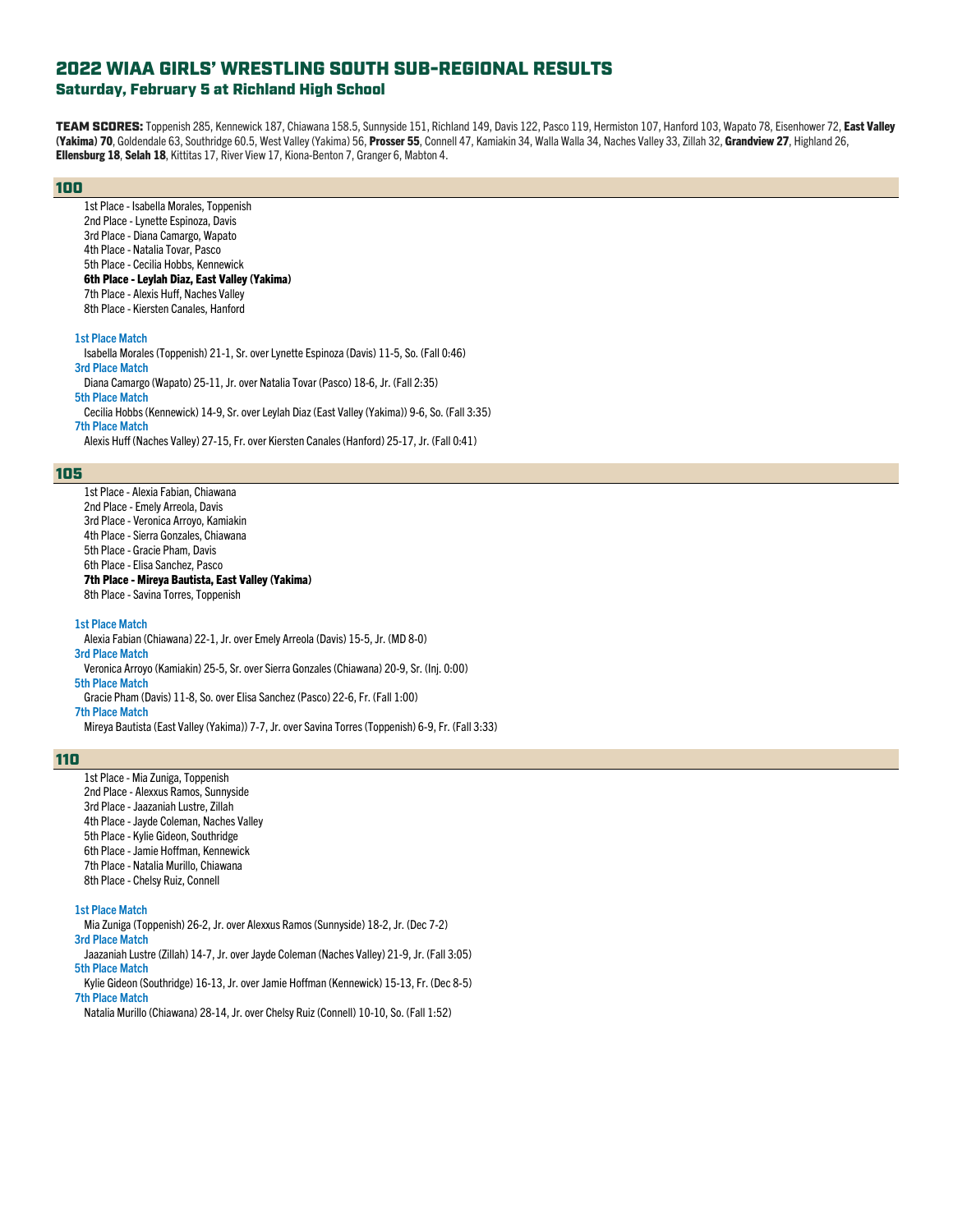# Saturday, February 5 at Richland High School

### 115

1st Place - Mariah Hinojosa, Chiawana 2nd Place - Justice Sanchez, Pasco 3rd Place - Kendra Perez, Toppenish 4th Place – Jocelyn Morales Flores, Connell 5th Place - Vania Diego, Toppenish 6th Place - Adelina Valencia, Sunnyside 7th Place - Elizabet Garcia, East Valley (Yakima) 8th Place - Samantha Patheal, Kennewick **1st Place Match**

Mariah Hinojosa (Chiawana) 28-1, Sr. over Justice Sanchez (Pasco) 25-4, Jr. (TF-1.5 5:27 (24-9)) **3rd Place Match** Kendra Perez (Toppenish) 22-6, Jr. over Jocelyn Morales Flores(Connell) 16-9, Sr. (Fall 3:00) **5th Place Match** Vania Diego (Toppenish) 10-10, Fr. over Adelina Valencia (Sunnyside) 6-3, Jr. (Fall 1:57) **7th Place Match**

Elizabet Garcia (East Valley (Yakima)) 16-7, Jr. over Samantha Patheal (Kennewick) 10-11, Fr. (MD 9-0)

### 120

# 1st Place - Sofia Correa, Pasco

2nd Place - Cami Anderson, Prosser 3rd Place - Sydney Massengale, West Valley (Yakima) 4th Place - Kylie-May Kemp, Walla Walla 5th Place - Natalie Pinon, Toppenish 6th Place - Aleyda Rodriguez, Sunnyside 7th Place - Victoria Chavez-Rivera, Kennewick 8th Place - Angel Qaso, Chiawana

#### **1st Place Match**

Sofia Correa (Pasco) 28-4, Sr. over Cami Anderson (Prosser) 23-7, Sr. (Dec 6-4) **3rd Place Match**

Sydney Massengale (West Valley (Yakima)) 13-3, So. over Kylie-May Kemp (Walla Walla) 21-11, Sr. (Fall 2:35)

# **5th Place Match**

Natalie Pinon (Toppenish) 16-7, Fr. over Aleyda Rodriguez (Sunnyside) 15-9, Sr. (Fall 1:27) **7th Place Match**

Victoria Chavez-Rivera (Kennewick) 8-6, Fr. over Angel Qaso (Chiawana) 21-12, Jr. (Fall 3:53)

### 125

1st Place - Edna Fuentes, Richland 2nd Place - Haliyah Yanez, Davis 3rd Place - Solimar Alejandra Fabian, Selah 4th Place - Lexi Gideon, Southridge 5th Place - Brianna Arias, Toppenish 6th Place - Vivianna Daniel, Sunnyside 7th Place - Tatianna Castleman, Richland 8th Place - Savannah Espindola, Grandview

#### **1st Place Match**

Edna Fuentes (Richland) 22-9, Sr. over Haliyah Yanez (Davis) 17-5, Jr. (Fall 0:55)

**3rd Place Match**

Solimar Alejandra Fabian (Selah) 15-4, Sr. over Lexi Gideon (Southridge) 13-13, Fr. (Fall 3:00)

**5th Place Match**

Brianna Arias (Toppenish) 17-12, So. over Vivianna Daniel (Sunnyside) 12-14, Jr. (Fall 2:30)

**7th Place Match**

Tatianna Castleman (Richland) 9-14, So. over Savannah Espindola (Grandview) 12-12, So. (Fall 4:02)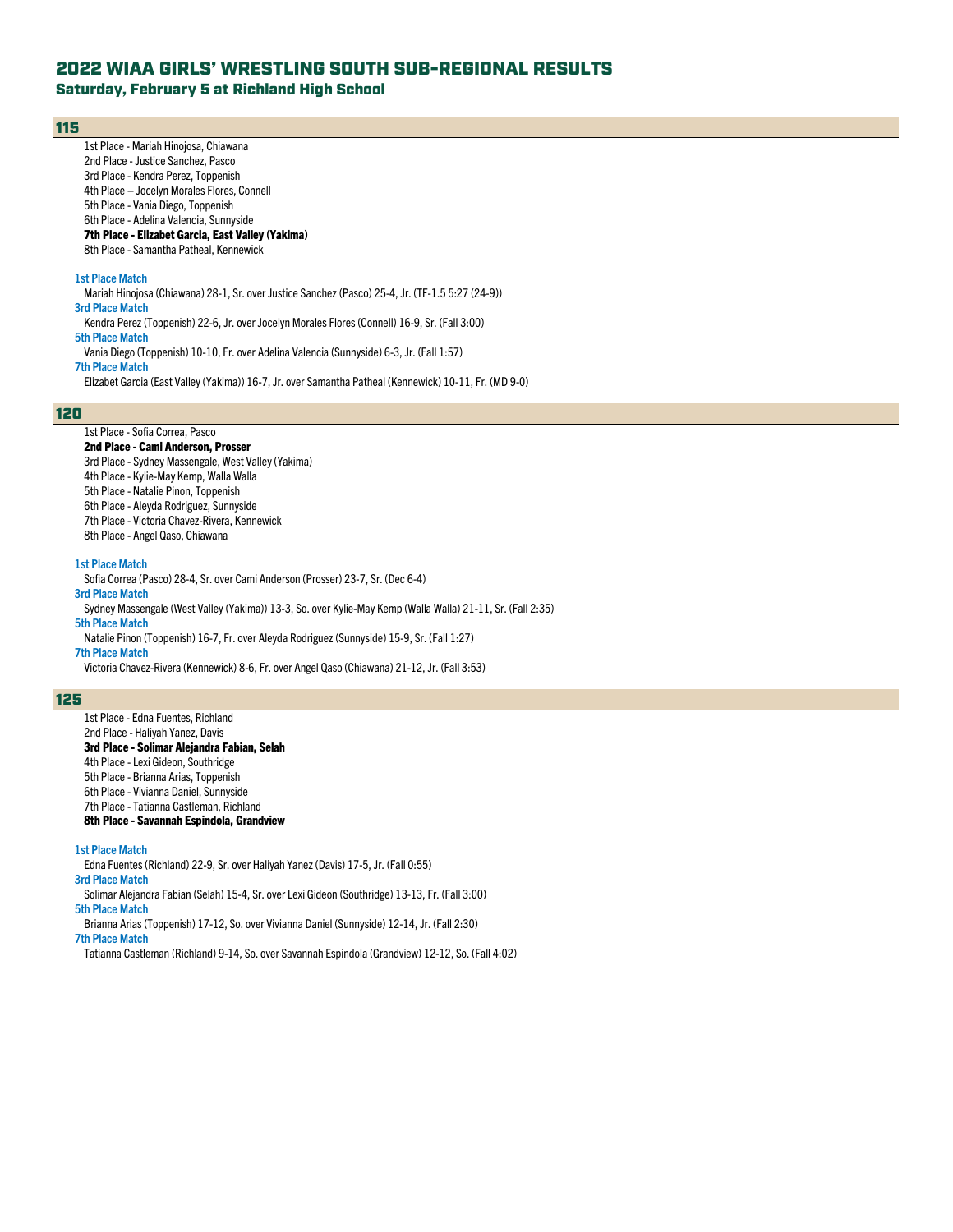Saturday, February 5 at Richland High School

### 130

1st Place - Lexie Garza, Wapato 2nd Place - Kali Watson, Goldendale 3rd Place - Mattison Stayrook, Southridge 4th Place - Lana Ali, Chiawana 5th Place - Kadyen Anderson, River View 6th Place - Vanessa Robles, Kennewick 7th Place - Elena Flores, Hermiston 8th Place - Alenna Sumner, Richland **1st Place Match** Lexie Garza (Wapato) 27-1, Jr. over Kali Watson (Goldendale) 25-8, Jr. (Fall 3:04) **3rd Place Match** Mattison Stayrook (Southridge) 24-5, Sr. over Lana Ali (Chiawana) 24-9, Sr. (Fall 2:55) **5th Place Match** Kadyen Anderson (River View) 23-8, Jr. over Vanessa Robles (Kennewick) 13-7, So. (Fall 1:51) **7th Place Match** Elena Flores (Hermiston) 20-21, So. over Alenna Sumner (Richland) 12-13, Jr. (Dec 8-6)

### 135

1st Place - Alanna Haney, Chiawana 2nd Place - Ruby Clark, Toppenish 3rd Place - Cassandra Hernandez, West Valley (Yakima) 4th Place - Kyndra Casias, Richland 5th Place - Jordan Kiemele, Goldendale 6th Place - Nevaeh Vogtman, Kennewick 7th Place - Rihanna Chavez, Davis 8th Place - Jacqeline Salazar Chavez, Davis

# **1st Place Match**

Alanna Haney (Chiawana) 34-1, Jr. over Ruby Clark (Toppenish) 23-4, So. (Dec 6-4) **3rd Place Match**

Cassandra Hernandez (West Valley (Yakima)) 17-2, Sr. over Kyndra Casias (Richland) 17-13, So. (Fall 1:00)

# **5th Place Match**

Jordan Kiemele (Goldendale) 18-14, Jr. over Nevaeh Vogtman (Kennewick) 23-9, So. (Fall 0:47) **7th Place Match**

Rihanna Chavez (Davis) 8-7, Fr. over Jacqeline Salazar Chavez (Davis) 5-10, Jr. (Fall 7:00)

### 140

1st Place - MaryAnn Reyes, Toppenish 2nd Place - Madison Kiemele, Goldendale 3rd Place - Josselyn Viveros, Eisenhower 4th Place - Anahi Ramos, Sunnyside 5th Place - Avega Gross, Kittitas 6th Place - Alexa Kemp, Walla Walla 7th Place - Carmen Hall, Hanford 8th Place - Brisa Abrego Bonilla, Chiawana

#### **1st Place Match**

MaryAnn Reyes (Toppenish) 22-6, Jr. over Madison Kiemele (Goldendale) 24-9, Jr. (Fall 3:33) **3rd Place Match**

Josselyn Viveros (Eisenhower) 18-11, Jr. over Anahi Ramos (Sunnyside) 10-11, Fr. (Fall 4:11) **5th Place Match**

Avega Gross (Kittitas) 8-10, So. over Alexa Kemp (Walla Walla) 9-17, Fr. (Fall 2:14)

**7th Place Match**

Carmen Hall (Hanford) 22-13, So. over Brisa Abrego Bonilla (Chiawana) 2-3, Fr. (Fall 2:29)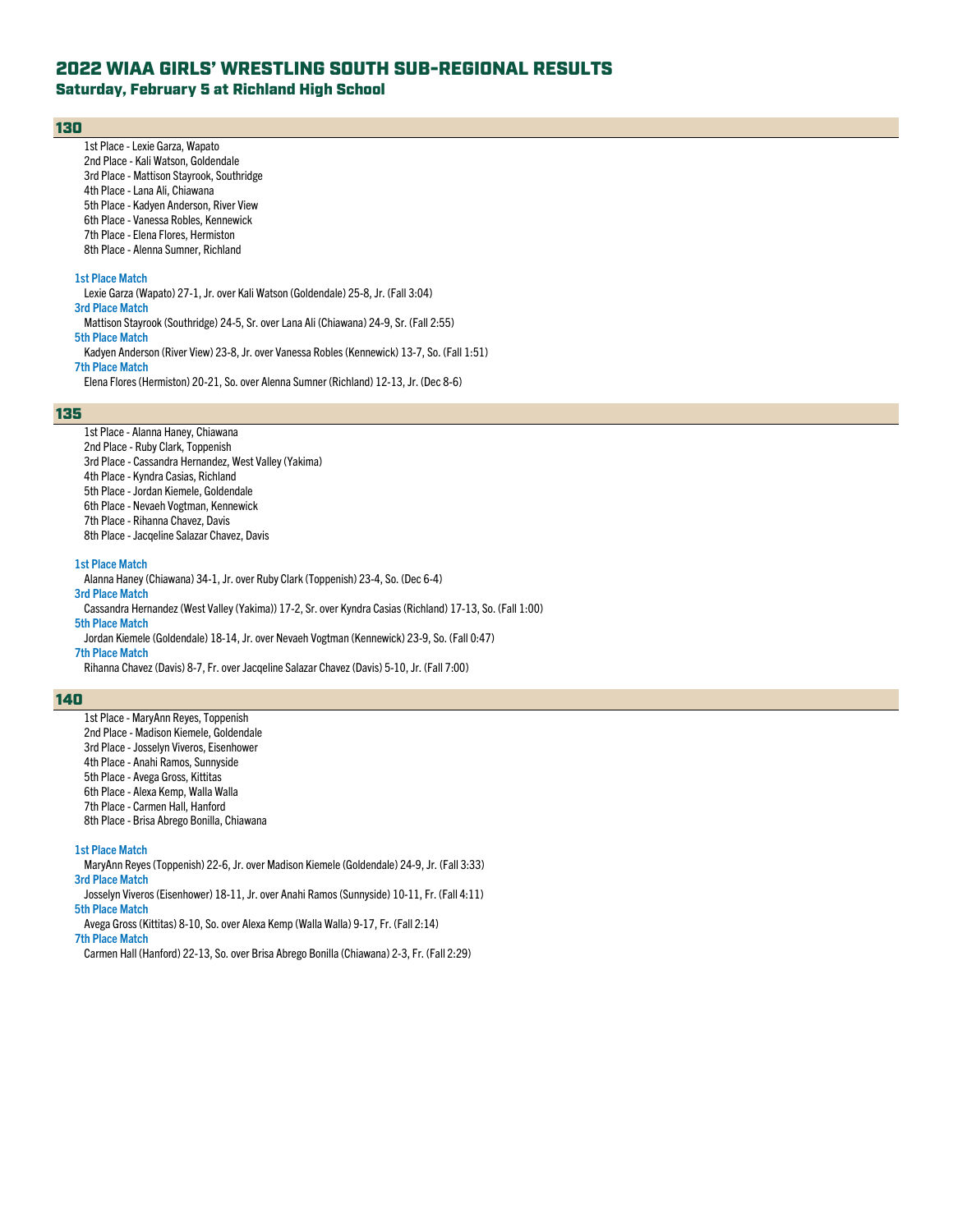Saturday, February 5 at Richland High School

### 145

1st Place - Sara Correa Cambindo, Kennewick 2nd Place - Jocelyn Velasco, Toppenish 3rd Place - Celeste Limon, Eisenhower 4th Place - Harrah Hanson, East Valley (Yakima) 5th Place - Andrea Cortez, Sunnyside 6th Place - Parys Payne, Hermiston 7th Place - Jaelynn Farias, Wapato 8th Place - Natalie Atilano, Hermiston **1st Place Match** Sara Correa Cambindo (Kennewick) 24-1, Sr. over Jocelyn Velasco (Toppenish) 18-7, Jr. (Dec 9-2) **3rd Place Match** Celeste Limon (Eisenhower) 22-6, Sr. over Harrah Hanson (East Valley (Yakima)) 8-2, Sr. (Fall 0:00) **5th Place Match** Andrea Cortez (Sunnyside) 21-10, Sr. over Parys Payne (Hermiston) 13-13, Jr. (Dec 8-1)

**7th Place Match**

Jaelynn Farias (Wapato) 28-12, So. over Natalie Atilano (Hermiston) 12-13, Jr. (Fall 3:59)

### 155

1st Place - Ruby Rodriguez-Rios, Toppenish 2nd Place - Selena Reyna, Hanford 3rd Place - Shealynn Spino, Eisenhower 4th Place - Nilaya Coronado, Connell 5th Place - Evelin Salazar, Sunnyside 6th Place - Portia Harker, Richland 7th Place - Laura Meyers, Hermiston 8th Place - Shawnnastaisa Jackson, West Valley (Yakima)

#### **1st Place Match**

Ruby Rodriguez-Rios (Toppenish) 27-0, Jr. over Selena Reyna (Hanford) 30-9, Sr. (Fall 2:51) **3rd Place Match** Shealynn Spino (Eisenhower) 20-8, Jr. over Nilaya Coronado (Connell) 15-6, Sr. (Dec 4-2) **5th Place Match**

Evelin Salazar (Sunnyside) 15-6, Sr. over Portia Harker (Richland) 11-15, Fr. (Fall 0:19) **7th Place Match**

Laura Meyers (Hermiston) 23-15, So. over Shawnnastaisa Jackson (West Valley (Yakima)) 12-8, Fr. (Dec 2-0)

### 170

1st Place - Hailey Ahsmuhs, Richland 2nd Place - Ayanna Asselin, Kennewick 3rd Place - Lana Lilley, Hanford 4th Place - Jennifer Garcia, Highland 5th Place - Winnie Chen, Prosser 6th Place - Kimary Burford, Kennewick 7th Place - Jasmin Uribe, Grandview 8th Place - Stephanie Yanez-Perez, Highland

#### **1st Place Match**

Hailey Ahsmuhs(Richland) 24-3, Sr. over Ayanna Asselin (Kennewick) 19-5, Sr. (Fall 1:17) **3rd Place Match**

Lana Lilley (Hanford) 25-11, Sr. over Jennifer Garcia (Highland) 8-7, Sr. (Fall 0:00)

**5th Place Match**

Winnie Chen (Prosser) 10-8, Sr. over Kimary Burford (Kennewick) 3-5, Jr. (Fall 1:41)

**7th Place Match**

Jasmin Uribe (Grandview) 4-13, Fr. over Stephanie Yanez-Perez (Highland) 2-11, Fr. (Dec 6-1)